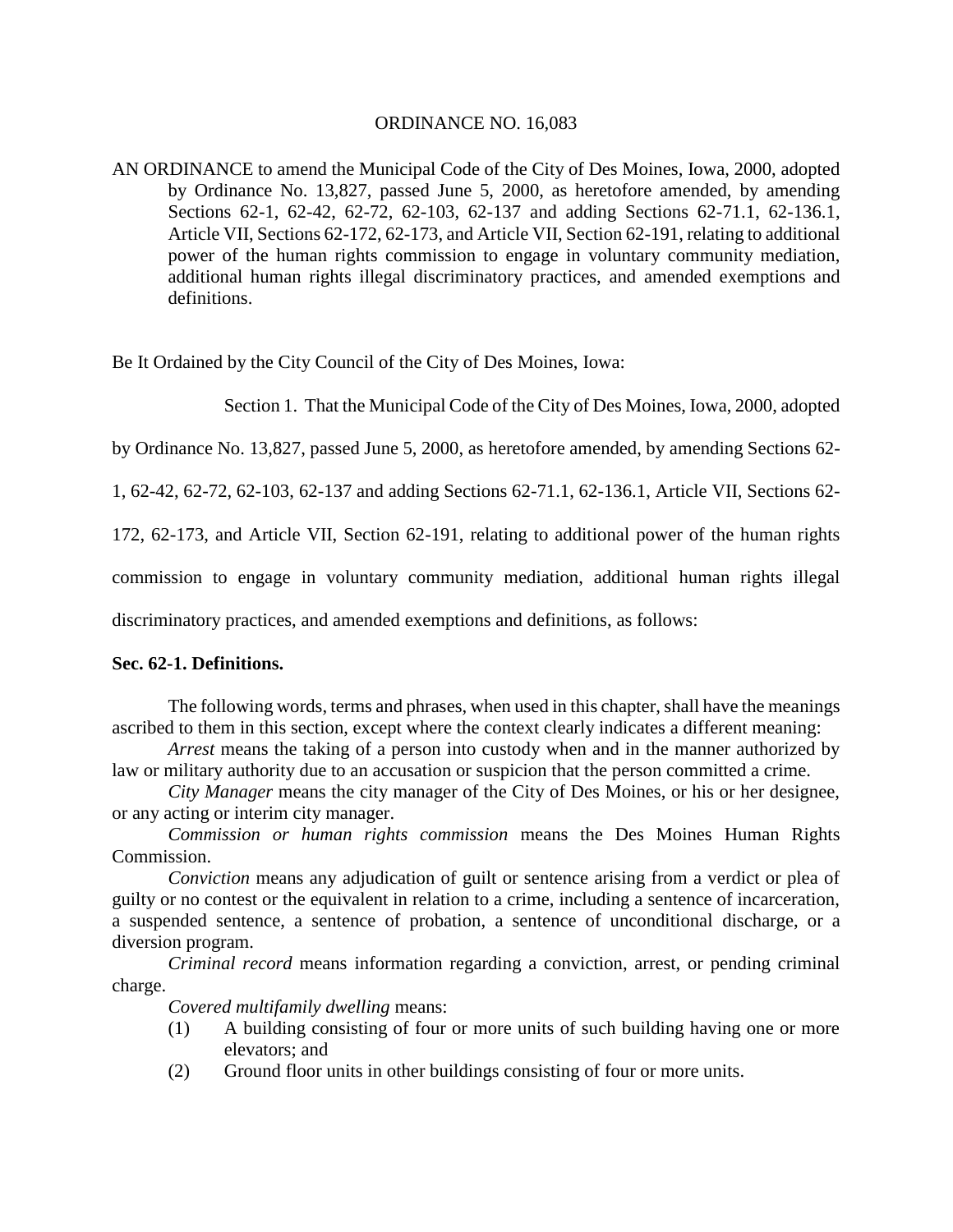*Disability* means the physical or mental impairment that substantially limits one or more of the major life activities of a person; a record of this impairment; or being regarded as having such an impairment. Disability does not include current, illegal use of or addiction to a controlled substance as defined in section 102 of the Controlled Substance Act (21 USC 802). In reference to employment, under this chapter, the term "disability" also means the physical or mental condition of a person which constitutes a substantial handicap, but is unrelated to such person's ability to engage in a particular occupation.

*Discriminate, discrimination, or discriminatory* means any significant and unreasonable difference in treatment because of age, race, religion, creed, color, sex, sexual orientation, gender identity, national origin, ancestry, disability or familial status and includes any and all of the illegal discriminatory practices enumerated in this chapter. This term shall also mean to separate, to segregate, or to make a distinction against any persons, because of age, race, religion, creed, color, sex, sexual orientation, gender identity, national origin, ancestry, disability or familial status. This term shall also include any significant and unreasonable difference in treatment because of a person's association with another of a different age, race, religion, creed, color, sex, sexual orientation, gender identity, national origin, ancestry, disability or familial status. This term also means any additional protected class or classes as are identified and/or defined by Iowa Code Chapter 216.

*Dwelling* means any building, structure, or portion thereof, including but not limited to trailer courts, trailer parks, or mobile home courts, whether such building or portion is constructed or is to be constructed, which is occupied as or designed or intended for occupancy as a residence or sleeping place of one or more persons or families and any vacant land or real estate which is offered for sale, rent, or lease for the construction or location thereof of any such building, structure, or portion thereof or real property usable for purposes of human habitation or for the construction thereon of a residential facility.

*Educational institution* includes any preschool, elementary or secondary school, community college, area education agency, or postsecondary college or university and their governing boards.

*Employee* includes any person employed by an employer but does not include an individual employed by that person's parents, spouse, or child or in the domestic service of any person.

*Employer* includes, but is not limited to, any person in this city employing four or more persons; any person acting directly or indirectly for an employer; and the city and any other governmental entity or any board, commission, department, or agency thereof employing persons whose employment or any part thereof is within this city.

*Employment agency* includes any person or governmental agency undertaking, with or without compensation, to procure employees or opportunities to work, or to procure, recruit, refer, or place employees or any person holding itself equipped to do so.

*Familial status* means one or more individuals who have not attained the age of 18 years being domiciled with:

- (1) A parent or another person having legal custody of such individual; or
- (2) The designee of such parent or other person having such custody of the individual, with the written permission of such parent or other person.

The protections afforded against discrimination on the basis of familial status shall apply to any person who is pregnant or is in the process of securing legal custody of any individual who has not attained the age of 18 years.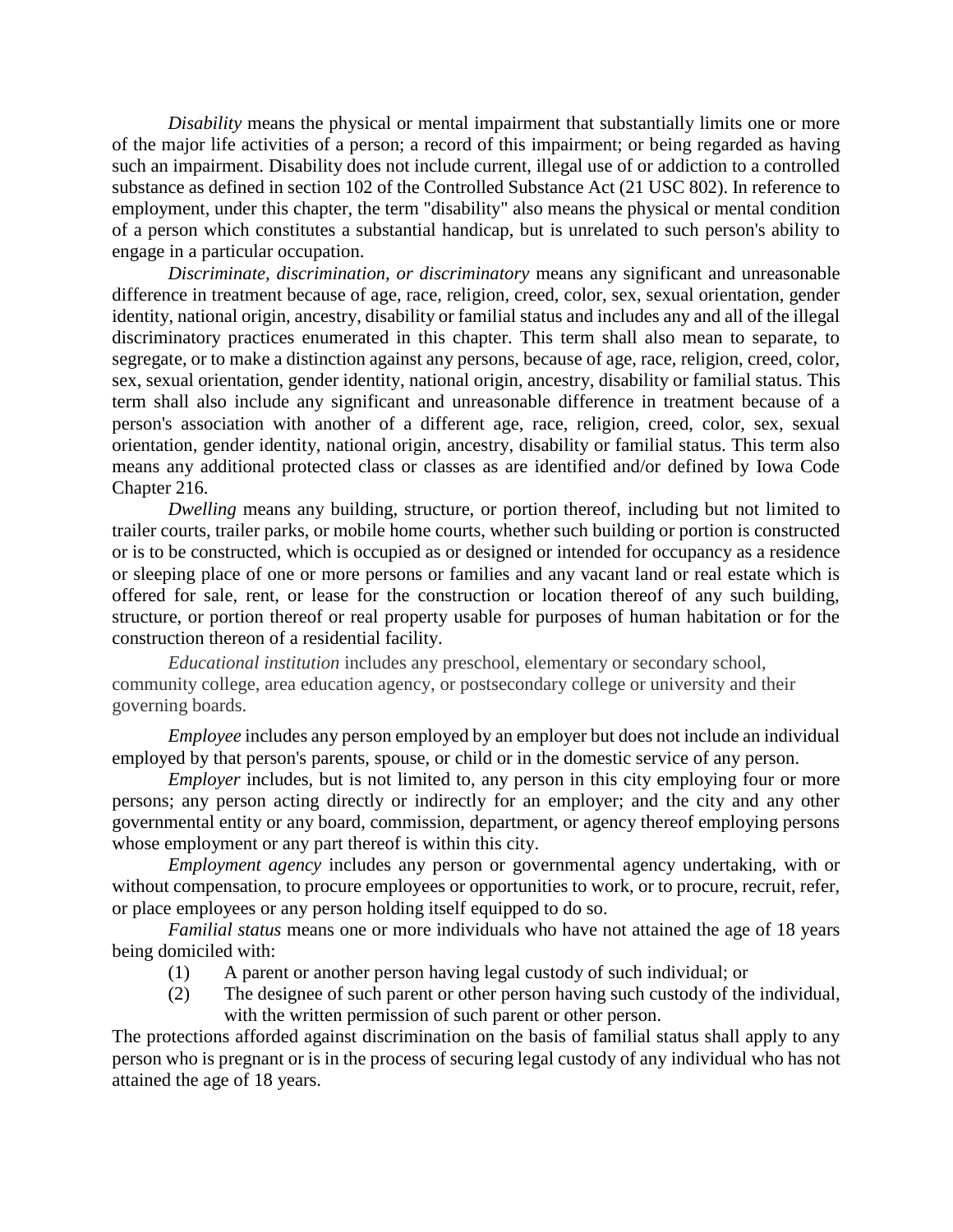*Financial institution* includes any person regularly engaged in the business of lending money or guaranteeing such loans on dwellings.

*Gender identity* means a gender-related identity of a person, regardless of the person's assigned sex at birth.

*Illegal discriminatory practice* means those practices specified as illegal or discriminatory in articles III and V of this chapter and in sections 62-101, 62-102, 62-103, 62-104, 62-166, 62- 168, 62-169 of this chapter or as otherwise specified as illegal in this chapter.

*Inquiry* means any direct or indirect conduct intended to gather information, using any mode of communication, including but not limited to a box or blank that seeks to elicit information about an applicant's criminal record on an employment application form.

*Interview* means any direct contact by the employer with the applicant, whether in person or by telephone, to discuss the employment being sought or the applicant's qualifications.

*Labor organization* includes any organization which exists for the purpose, in whole or in part, of collective bargaining or of dealing with employers concerning grievances, terms, or conditions or privileges of employment or of mutual aid or protection in connection with employment.

*Non-violent misdemeanor offense* means a misdemeanor offense excluding an offense involving assault, disorderly conduct, harassment in the first or second degree, interference with official acts, animal abuse, animal torture, or sexually predatory offense.

*Owner* includes the owner, lessee, sublessee, assignee, agent, or other person having the right to sell, rent, lease, or transfer any housing accommodation or real property within the corporate limits.

*Pending criminal charge* means an existing accusation that a person has committed a crime, lodged by a prosecutor, law enforcement agency or military authority through an indictment, complaint, or other formal charge, where the accusation has not yet resulted in a final judgment, acquittal, conviction, plea, dismissal or withdrawal.

*Person* includes, but is not limited to, one or more individuals, partnerships, associations, labor organizations, corporations, legal representatives, mutual companies, trusts, trustees, trustees in bankruptcy or receivers, fiduciaries, joint stock companies, unincorporated organizations, and the state, county and city and any other governmental entity and any of their respective departments, divisions, boards, commissions, officials, agents and employees.

*Public accommodations* includes any person who caters or offers his or her goods, services, facilities, privileges, advantages, and accommodations to the public, (including but not limited to) state and local governmental units and tax-supported district of whatever kind. (see Iowa Code §216.2(a)(12)

*Real estate broker* includes any person, licensed or not, who, either for a fee or other valuable consideration or without fee, sells, purchases, exchanges, rents, negotiates, or attempts to negotiate the sale, purchase, exchange, or rental of a dwelling as a regular practice, whether for himself or herself or another person, or who acts as a go-between for a would-be-purchaser and seller of a dwelling.

*Real estate salesperson or agent* includes any person, licensed or not, employed by a real estate broker to perform or to assist in the performance of any or all of the functions of a real estate broker, whether individually or for another person, or who acts as a go-between for would-bepurchasers and sellers of housing accommodations or real property on behalf of a real estate broker or individually.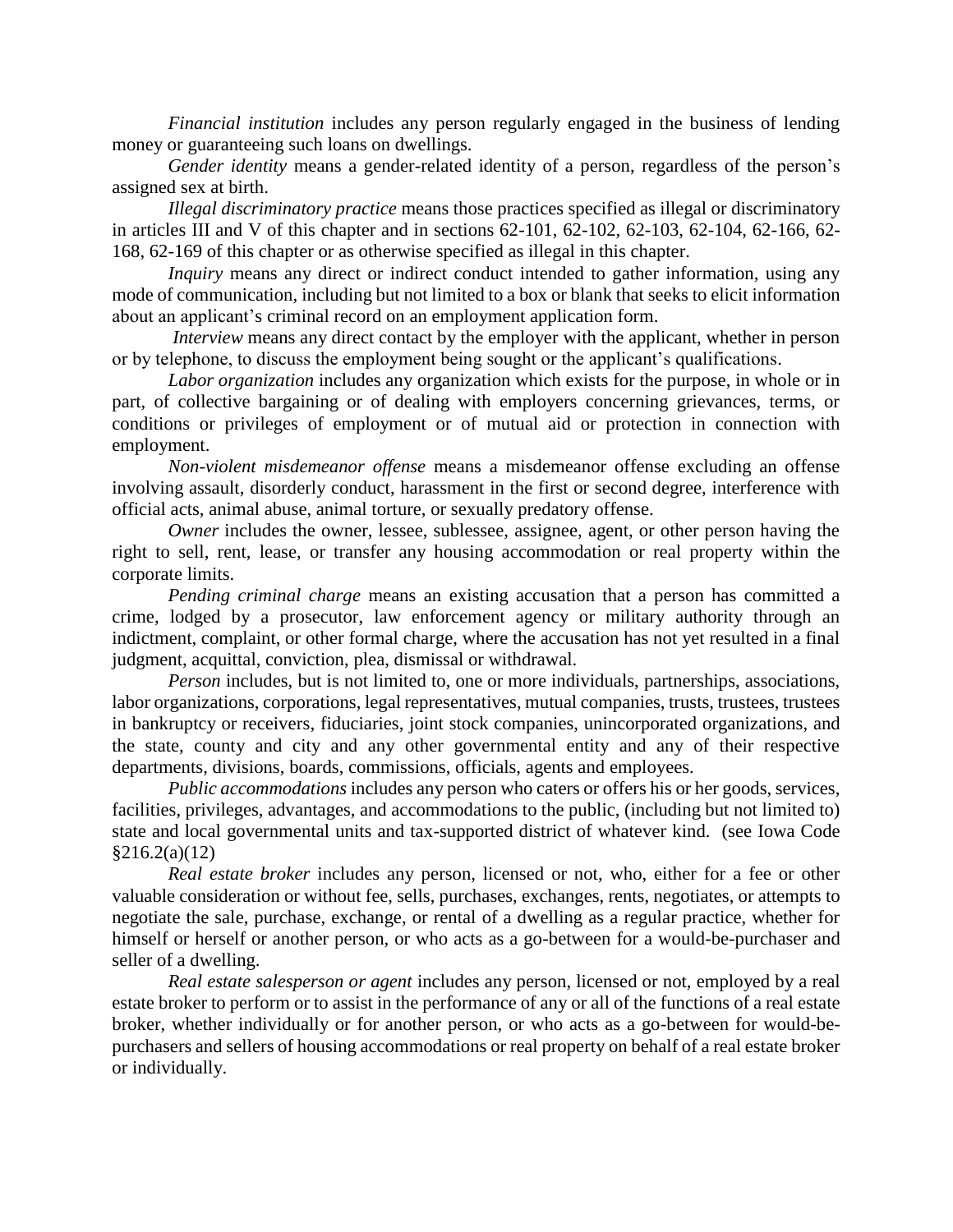*Respondent* means the person accused in any illegal discriminatory practices and any other person identified in the course of investigation and notified as required.

*Sex* means gender. It includes but is not limited to pregnancy, childbirth, and related medical conditions; and women affected by pregnancy, childbirth or related medical conditions shall be treated the same for all purposes covered by this chapter.

*Sexual orientation* means actual or perceived heterosexuality, homosexuality or bisexuality. *Sexual orientation* does not include participation in acts which are prohibited by law.

*Source of income* means money, funds, income, and support, payable directly or indirectly to or on behalf of a renter or buyer of housing, derived from any pension, annuity, child support, or alimony, or any tax supported Federal, State or local funds, including but not limited to, social security, supplemental security income, temporary assistance for needy families, family investment program, general relief, food stamps, unemployment compensation, housing choice voucher rent subsidies, and similar rent subsidy programs.

#### **Sec. 62-42. Powers and duties of commission and director.**

(a) The human rights commission shall have the power and duty to:

**….**

(20) Engage in community mediation of matters, disagreements or disputes among persons the subject of which are voluntarily submitted to the commission by all involved parties pursuant to section 62-191 of this chapter.

….

# **Sec. 62-71.1. Criminal record inquiry for employment purposes.**

- (a) In connection with the proposed employment of any person, it shall be an illegal discriminatory employment practice for an employer to include a criminal record inquiry on any application for employment. It shall further be an illegal discriminatory employment practice for an employer, but not private schools providing a regular course of instruction for any part of kindergarten through high school education, to engage in any of the following activity:
	- (1) To make any inquiry regarding or to require any person to disclose or reveal any convictions, arrests, or pending criminal charges during the application process, including but not limited to any interview. However, if the applicant voluntarily discloses any information regarding the applicant's criminal record at the interview, the employer may discuss the criminal record disclosed by the applicant.

The application process shall begin when the applicant inquiries about the employment being sought and shall end when an employer has extended a conditional offer of employment to the applicant.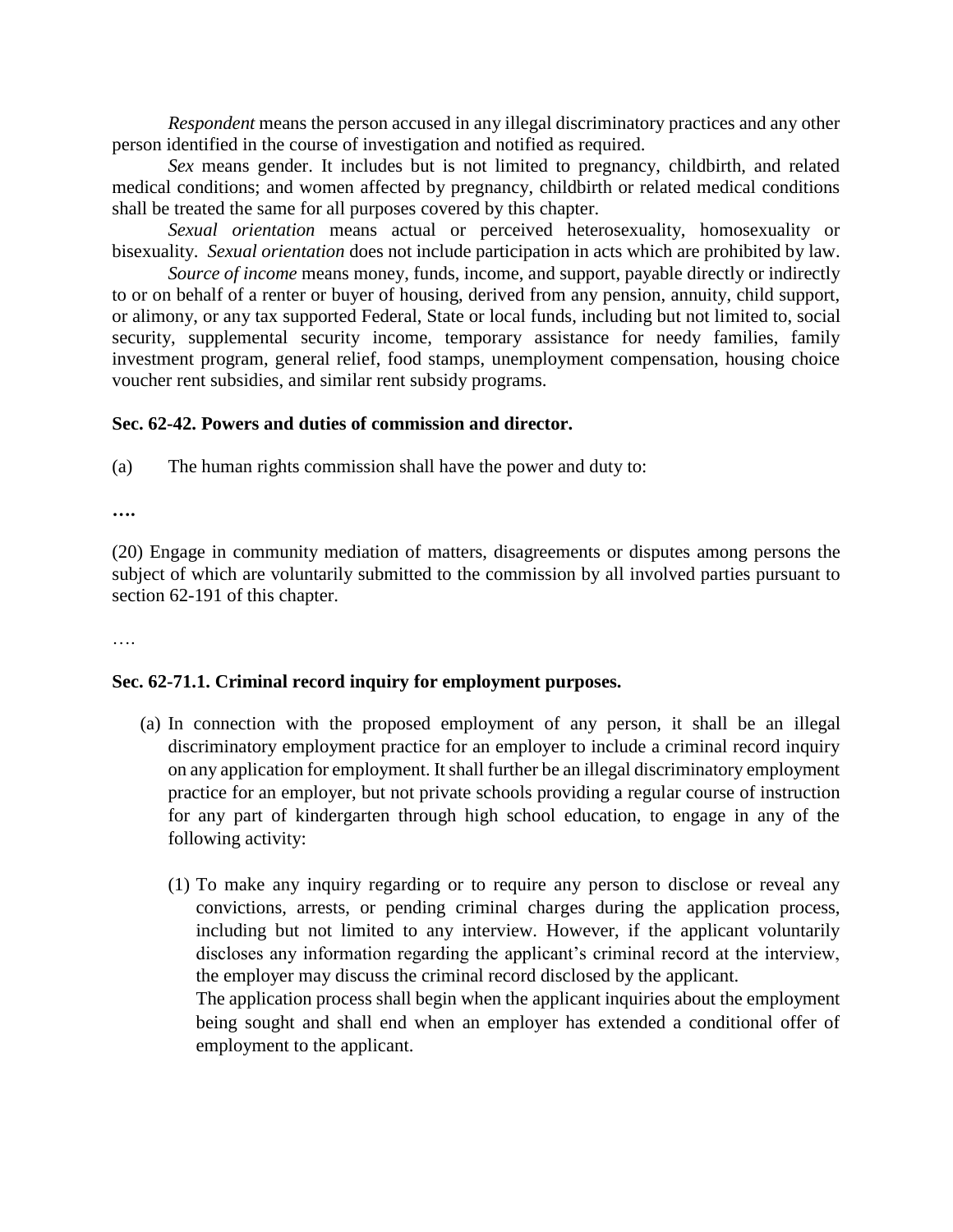(b) Employers shall comply with any obligations arising under federal or state law relating to authorization for background checks, notifying applicants about adverse hiring decisions based on an applicant's criminal history, and any other matters involving use of criminal record information.

#### **Sec. 62-72. Exemptions.**

Nothing in this article shall be construed to apply to the following:

- (1) The employment of individuals to render personal service to the person or the employer or members of the employer's family.
- (2) Any employer who regularly employs fewer than four individuals. For purposes of this chapter, individuals who are members of the employer's family shall not be counted as employees.
- (3) The employment of individuals for work within the home of the employer if the employer or members of the employer's family reside therein during such employment.
- (4) Any exempt qualifications for employment imposed by a bona fide religious institution or its educational facility, association, corporation, or society as specified in I.C. subsection 216.6(6)(d).

Nothing in section 62-71.1 shall be constructed to apply to the following:

- (5) the United States or any agency thereof.
- (6) the state or any of its political subdivisions other than the city.
- (7) Any employer inquiry on an application or in an interview that is required by federal or state law or regulation.

# **Sec. 62-103. Exemptions; Applicability.**

. . . .

- (a) Nothing in sections 62-101 and 62-102 of this article shall be construed to apply to the following:
	- (1) The rental or leasing of a dwelling in a building which contains dwellings for not more than two families living independently of each other, if the owner resides in one of such dwellings.
	- (2) Any exempt qualifications imposed by a bona fide religious institution as specified in I.C. subsection 216.12(1)(a).
	- (3) The rental or leasing of less than four rooms within a single dwelling by the occupant or owner of such dwelling, if the occupant or owner resides in the dwelling.
	- (4) The rental or leasing of a dwelling within which residents of both sexes must share a common bathroom facility on the same floor of the building. This exemption does not apply to race, color, creed, religion, sexual orientation, gender identity, national origin, ancestry, disability or familial status basis, or on the basis of source of income.
	- (5) The rental or leasing of a dwelling in a building which contains dwellings for not more than four families living independently of each other, if the owner resides in one of the dwellings for which the owner qualifies for the homestead tax credit under I.C. § 425.1.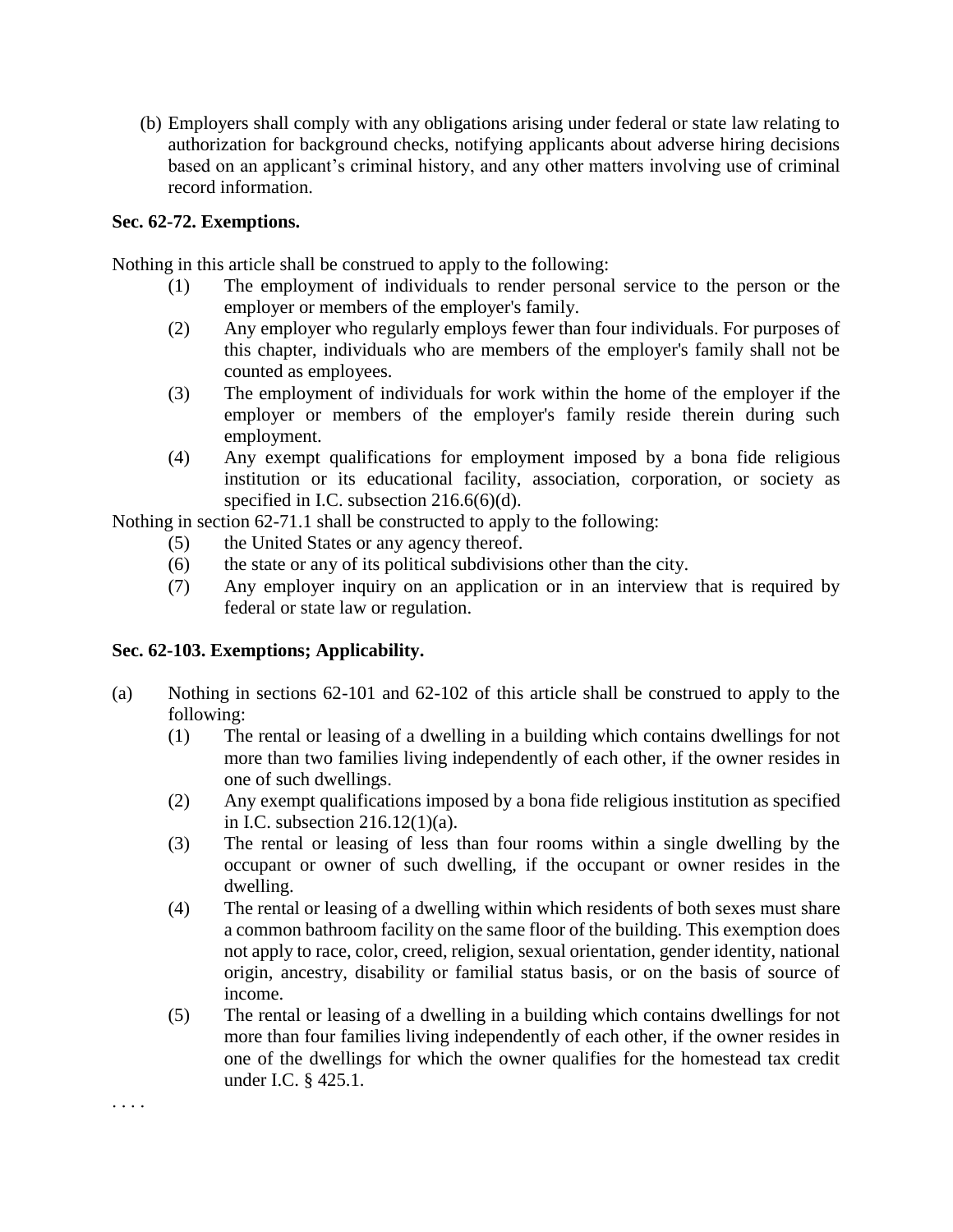# **Sec. 62-136.1. Commercial Tenancy Discrimination**

It shall be an illegal discriminatory practice for any person, owner, lessor, lessee, sublessee, proprietor, manager, superintendent, agent, or employee of any commercial space to refuse or deny to any person because of race, religion, creed, color, sex, sexual orientation, gender identity, national origin, ancestry or disability the rental, leasing, subleasing, licensing, transferring, use, occupancy, tenure or enjoyment, of commercial space or the beneficial use of its facilities, goods, services, or privileges thereof or otherwise discriminate, separate, segregate or make a distinction against any person because of race, religion, creed, color, sex, sexual orientation, gender identity, national origin, age, ancestry or disability in the offering or furnishing of commercial space, or beneficial use of its facilities, goods, services or privileges thereof.

The provisions of this section shall not be construed by negative implication or otherwise to narrow or restrict any part or portion of section 62-136 or any other provisions of this chapter.

# **Sec. 62-137. Exemptions.**

Nothing in this article shall be construed to apply to the following:

- (1) Any exempt qualifications imposed by a bona fide religious institution as specified in I.C. subsection 216.7(2)(a).
- (2) The rental or leasing to transient individuals of fewer than six rooms within a single housing accommodation by the occupant or owner of such housing accommodation if the occupant or owner or members of the occupant's or owner's family reside therein.
- (3) Restrictions based on sex on the rental or leasing of housing accommodations by nonprofit corporations.
- (4) Restrictions based on sex on the rental or leasing of housing accommodations which the owner can show were operated for the purpose of providing housing for persons of any one sex prior to January 21, 1972.

. . . .

Sec. 62-196 – 62-170. Reserved.

# **ARTICLE VII DISCRIMINATORY EDUCATION, CREDIT, OTHER PRACTICES**

#### **Sec. 62-172 Illegal credit practices.**

(a) It shall be an illegal discriminatory practice for any:

- (1) Creditor to refuse to enter into a consumer credit transaction or impose finance charges or conditions more onerous than those regularly extended by that creditor to consumers of similar economic backgrounds because of age, color, creed, national origin, race, religion, marital status, sex, sexual orientation, gender identity, physical disability or familial status.
- (2) Persons authorized or licensed to do business in this state pursuant to I.C. chapters 524, 533, 536, or 536A to refuse to loan or extend credit or impose terms or conditions more onerous than those regularly extended to persons of similar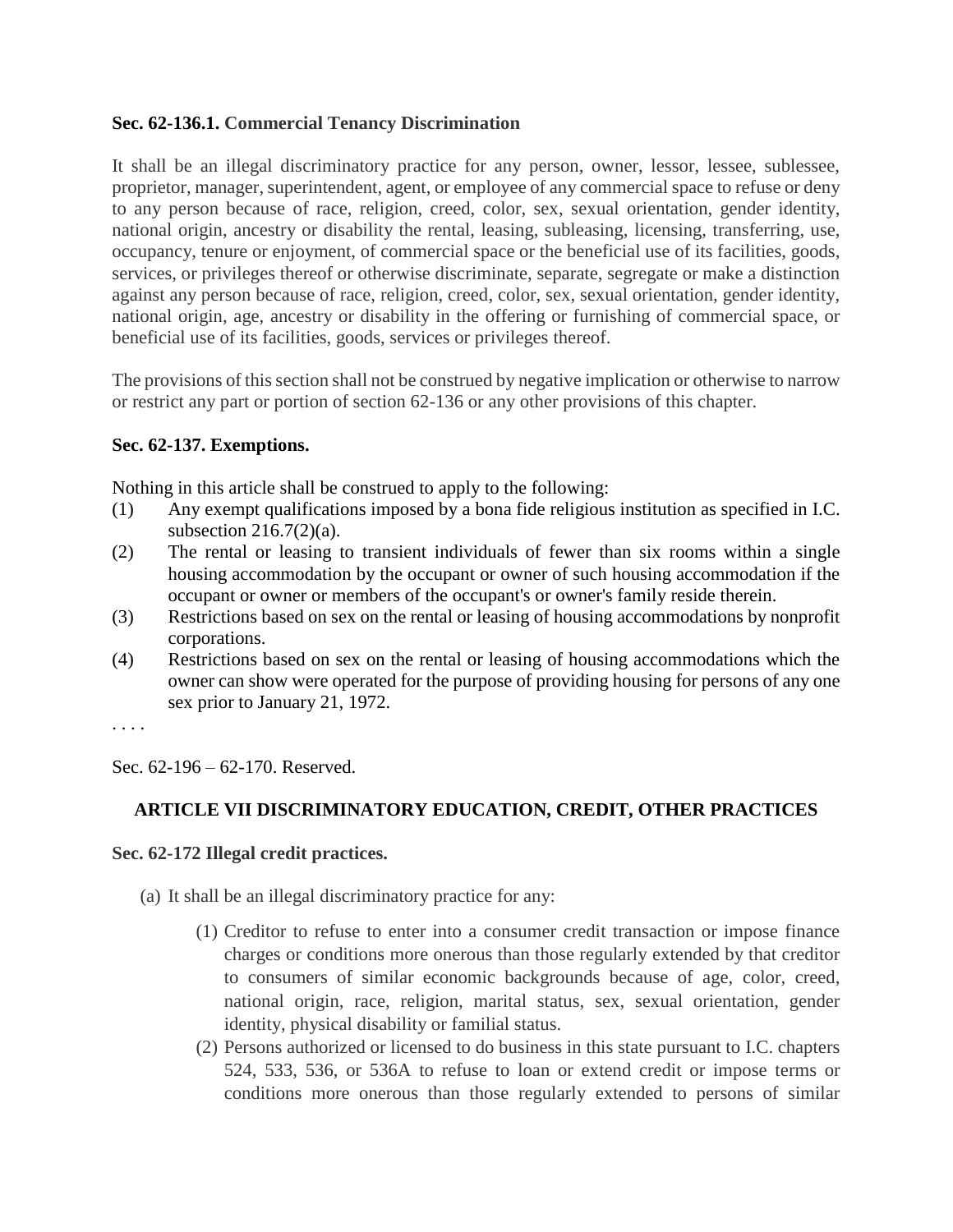economic backgrounds because of age, color, creed, national origin, race, religion, marital status, sex, sexual orientation, gender identity, physical disability or familial status.

- (3) Creditor to refuse to offer credit life or health and accident insurance because of age, color, creed, national origin, race, religion, marital status, sex, sexual orientation, gender identity, physical disability or familial status. Refusal by a creditor to offer credit life or health and accident insurance based upon the age or physical disability of the consumer shall not be an unfair or discriminatory practice if such denial is based solely upon bona fide underwriting considerations not prohibited by I.C. title XIII, subtitle 1.
- (b) The provisions of this section shall not be construed by negative implication or otherwise to narrow or restrict any other provisions of this chapter.

# **Sec. 62-173 Dwelling tenancy discrimination.**

(a) It shall be an illegal discriminatory practice for an owner of a dwelling to deny a prospective tenant or to remove or evict a current tenant based on the tenant's five-year-old arrests or convictions for non-violent misdemeanor offenses under Iowa law, municipal or county ordinance or their equivalent categorization of offense if from another jurisdiction outside the state.

(b) Nothing in this section shall be construed to apply to a participant in a federal, state or local government housing assistance program that requires denial of a prospective tenant, or the removal or eviction of a current tenant based on such prior arrests or convictions.

Section 62-174 – 62-190. Reserved.

# **ARTICLE VIII COMMUNITY MEDIATION**

#### **Sec. 62-191. Voluntary community mediation.**

The commission, in its mission to establish mutual understanding and respect among persons within the city, may engage in mediation of matters, disagreements or disputes between persons which may have a real or perceived discriminatory impact or consequence and which may not constitute an illegal discriminatory practice under this chapter, or of any other dispute regarding human relations or rights. The commission shall promulgate rules and procedures for voluntary mediation in accordance with section 62-11, which rules and procedures shall include the following:

- (1) Mediation shall be initiated only after the commission has received a formal request for mediation services signed by all involved parties and the director. The director or one of its designees shall preside over the mediation and shall use conference, conciliation, and persuasion with the involved parties and any resolution shall be embodied in a conciliation agreement signed by all involved parties and the director.
- (2) If director or its designee is unable, after reasonable efforts, to resolve the matter, disagreement or dispute through mediation, the director or its designee shall declare an impasse, withdraw and not participate further. The director or its designee may advise